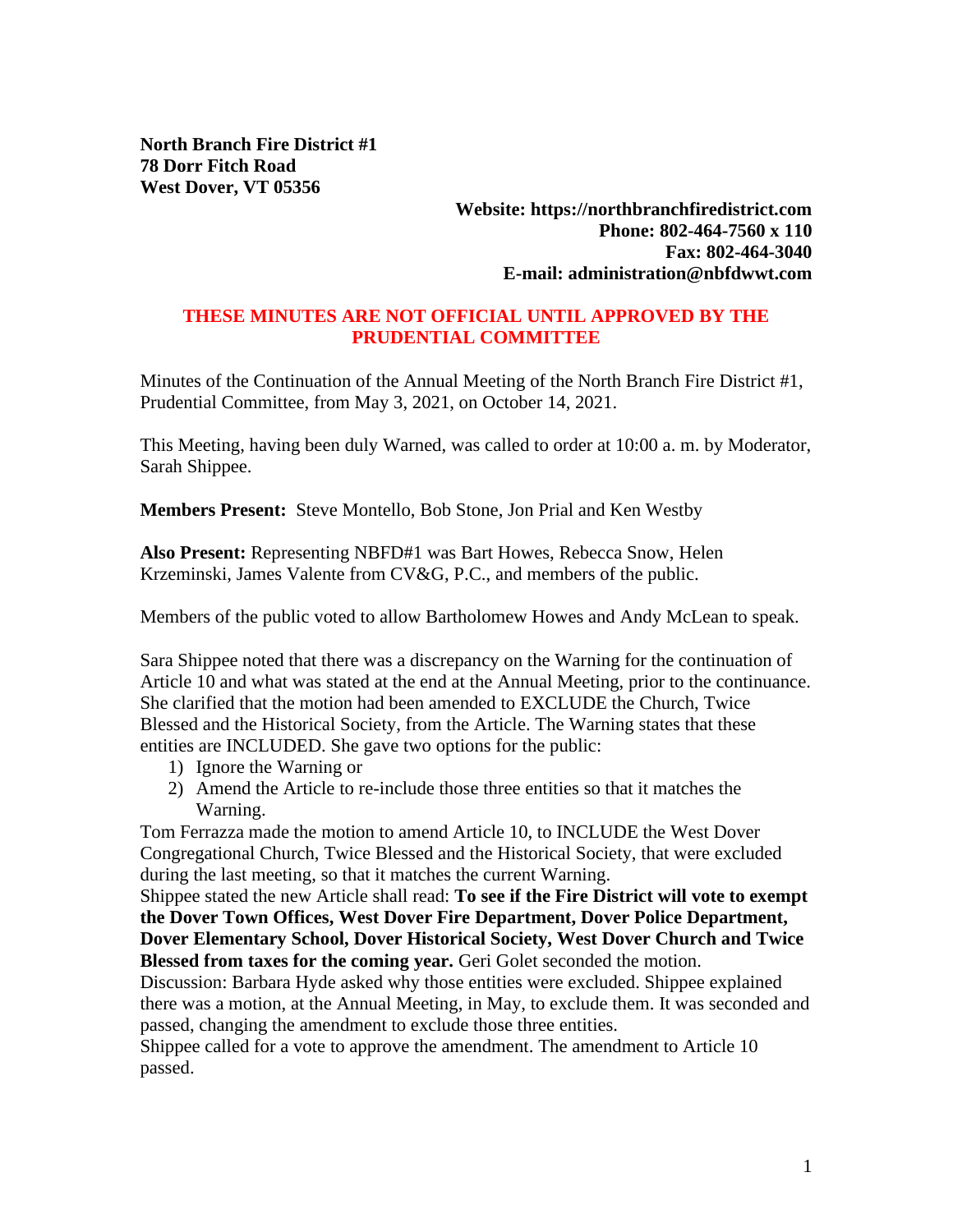Shippee offered the Prudential Committee an opportunity to speak on the Article. Montello stated that NBFD has an attorney who will present information on the State Statute that pertains to this Article. Prial noted that there were different terms being used such as taxes and fees. He stated that a sewer charge is a fee, not a tax, just as any other utility. He stated that James Valente will be able to further explain this. Prial further explained that NBFD has a duty to 1) provide a service 2) be lawful and 3) a fiduciary responsibility.

Members of the Fire District voted to allow James Valente to speak.

Valente gave a slide show presentation to clarify the rules of the State of Vermont that NBFD is bound to adhere to. He included explanations of statutes, ordinances, and the States Attorney General's Office. He gave an analysis, in detail, Title 24 V.S.A. §3615, and a historical analysis of municipalities and sewage disposal systems in Vermont. Karen Gaynin asked to clarify the reference to the State of Vermont having to pay. Valente explained that the statute is stating that even State of Vermont buildings must pay a sewer charge.

Geri Golet read a part of the statute that says, "may choose to charge..." and asked if NB could choose not to charge some entities. Valente stated that NBFD could choose not to charge a fee and instead use a system of a tax, requiring a change in the way the system is currently set up. Golet asked if NB could charge only a minimum to nonprofit or charitable organizations. Valente responded that it may be possible but would not be equitable.

Andy McLean spoke for the Select Board of the Town of Dover and their position on the subject. He stated the Town and their attorney's position is that these are taxes, not usage fees. They feel that some entities are exempt. He noted that NB has, since its inception, has had tax sales, the bills say tax on them, NB abates taxes and uses a Board of Abatement. He said that is the Town's position is to move forward with the vote, even if it is under advisement, from the Prudential Committee, not to. He added that communication should have been better, and they read the Warning in the newspaper, recently.

Westby asked if there was a legal opinion from the Town. Mclean stated that he did not have a written one, that they met remotely, the previous day.

Joseph Mahon spoke as part of the Town of Dover Select Board. He confirmed McLean's opinion was one of the towns and he also noted he thought communication could have been better between North Branch and the Town of Dover. He added that his concern was "is this going to be the next debt?'

Montello responded, first by explaining the need for everyone to have a meter and NBFD to monitor. He noted that this article in question, goes back to May and the Annual Meeting. Montello said should NB start to charge these entities; the first bill would be in May of 2022.

Mahon stated that those charges were not included in the budget for the same period. He noted that the Town would then need to start charging for the services and taxes they have not been charging North Branch.

Sarah Bourn pointed out the Warning uses the term "tax" and that is what the public is there to vote on.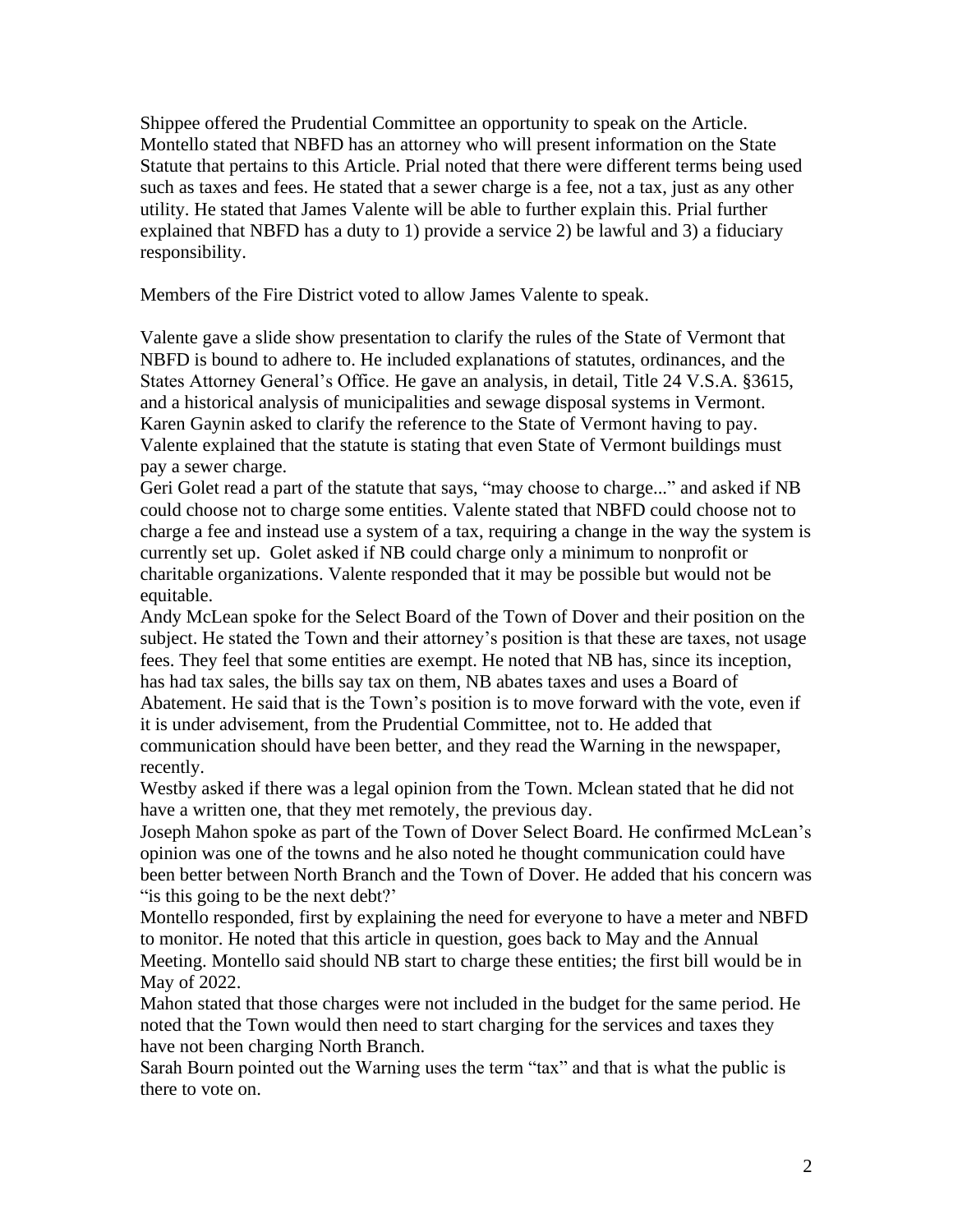Randall Johnson asked if NB will be charging these entities for a deduct meter. Montello stated all submeters are installed at the user's expense and are charged for these meters. Barbara Hyde spoke as a member of the West Dover Congregational Church. She explained the services they provide. Hyde stated the members of the Church's position on being charged for usage by NB, a being tax exempt and they consider charges from NB to be a tax.

Tom Ferrazza questioned whether you could legally pull the vote. He asked" If it is illegal, can they vote?" Valente responded that a Town could go" rogue" and vote. He stated it would be legitimate until a judge says it is illegal and you can no longer do it. He stated the statute is not clear on the difference between a tax and a fee.

Bob Stone stated that Green Mountain Power charges usage. He asked if there were circumstances of them exempting anyone from paying an electric bill. Valente responded that there were none that he knew of, but he knew of circumstances where utilities charged a tax to build dams and hydro generation plants. That would be added to the utility charge for use.

Mahon asked if any other business could be conducted at the meeting such as to amend the Article to include a date of July 1. Shippee responded only non-binding business could be conducted. She asked McLean to comment. He stated that the voters could make that amendment, although it may be difficult, Shippee could facilitate that. He suggested instead to take NBFD's word, on the start date, if the Article fails.

Marco Tallini stated that NB refers to usage fees but continues to use tax sales as a method of enforcement to collect those taxes.

McLean stated that there may be other ways to collect fees other than tax sales, such as disconnection.

Jon Prial noted that no other surrounding towns exempt entities from sewer charges. He stated that he is glad everyone is comfortable with the reasons meters need to be monitored by NB. He wanted the public to consider equability and what is legal. Hyde read an excerpt from Title 20, Ch. 171, focusing on Fire Districts, which uses the word "tax". She stated that the issue of taxes vs. fees was confusing.

Shippee calls the question. Article 10 reads "**To see if the Fire District will vote to exempt the Dover Town Offices, Dover Fire Department, Dover Police Department, Dover Elementary School, Dover Historical Society, West Dover Church and Twice Blessed 501c (3) from taxes for the coming year. "**

The Article was read and called for a vote.

10 opposed and 15 were in favor. Motion carries.

Ferrazza made a motion to adjourn the continuance of the Annual Meeting at 11:40. Seconded by Montello. Passed unanimously.

Respectfully Submitted:

Helen Krzeminski

Helen Krzeminski, Administration Assistant Clerk